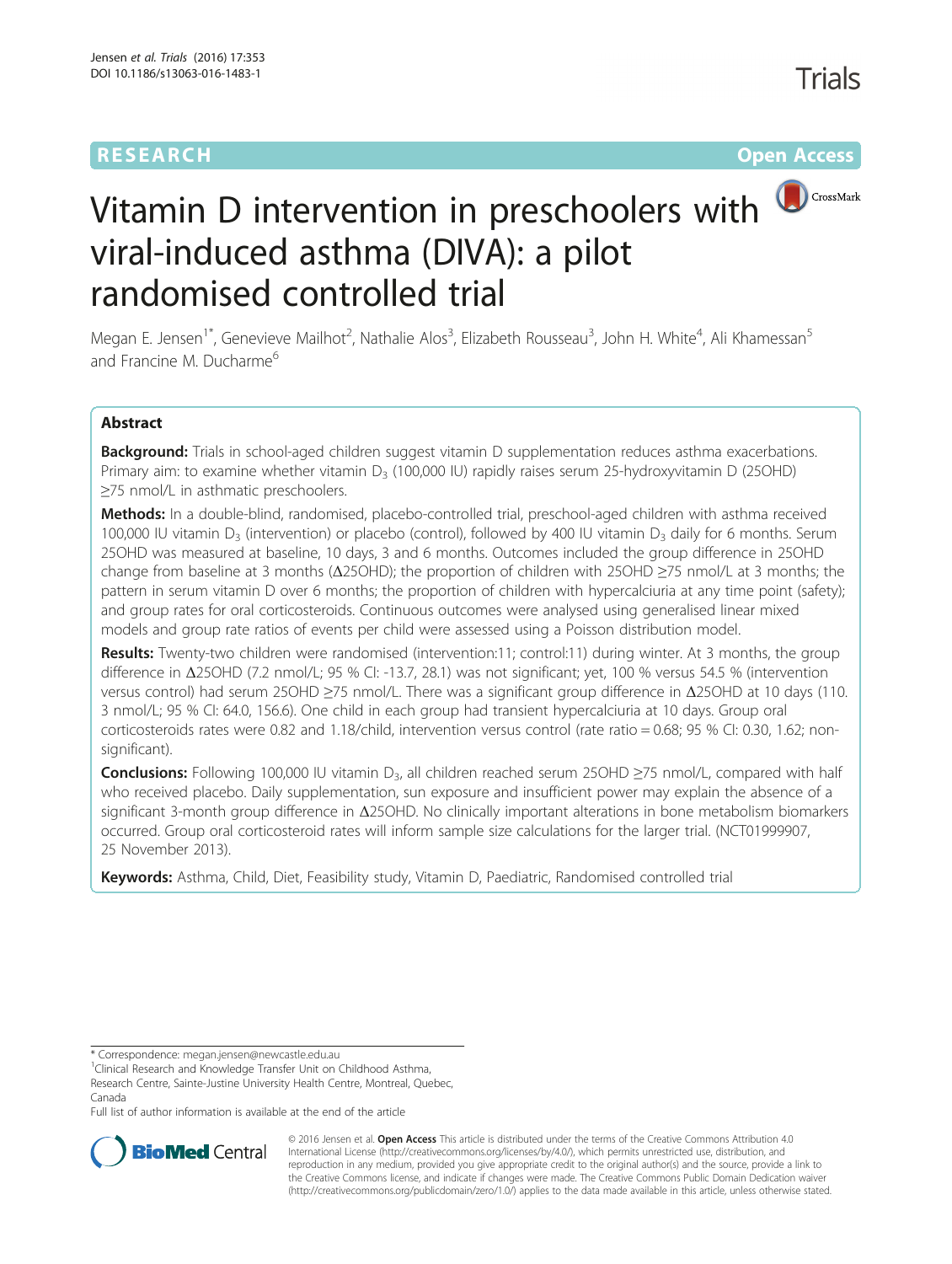#### Background

Preschoolers experience significant morbidity due to asthma and have the highest rate of emergency department visits attributable to asthma [[1\]](#page-6-0), with a notable proportion hospitalised following an acute care visit [[2](#page-6-0)]. This is not surprising considering wheeze, the most common symptom associated with asthma in preschoolers [[3\]](#page-6-0), affects up to 50 % of children before age six [[4\]](#page-6-0). More than 80 % of asthma exacerbations in children are triggered by viral upper respiratory tract infections (URTIs) [\[5\]](#page-6-0). URTIs occur at a rate of up to eight per year in preschoolers with recurrent wheeze or asthma [[6](#page-6-0), [7](#page-6-0)], the most common being rhinovirus [[5](#page-6-0)]. It is therefore pertinent to explore preventive strategies to reduce the frequency and severity of viral-induced asthma exacerbations in preschool-aged children.

To date, pharmacological therapeutic avenues have predominantly been explored. Daily low-dose inhaled corticosteroids (ICS) and pre-emptive high-dose ICS are both effective in reducing the frequency of moderate to severe exacerbations requiring rescue oral corticosteroids [[8, 9](#page-6-0)]. Uncertainties about the diagnosis and worry about side effects have limited the uptake of both strategies by physicians and/or parents. In paediatric observational studies, circulating 25-hydroxyvitamin D (25OHD) has been inversely associated with asthma severity, ICS dose, and the number of exacerbations requiring rescue oral corticosteroids or health care utilisation [[10](#page-6-0)–[12\]](#page-6-0), as well as increased risk of viral URTIs [[13\]](#page-6-0). In three placebocontrolled randomised trials of school-aged children with asthma, daily [\[14](#page-6-0), [15](#page-6-0)] or monthly [[16\]](#page-6-0) vitamin D supplementation significantly reduced the rate of mild (requiring rescue short-acting  $\beta_2$ -agonists, SABA) [\[14](#page-6-0), [15\]](#page-6-0) and moderate (requiring an acute care visit) [\[16](#page-6-0)] asthma exacerbations, with most exacerbations reportedly preceded by URTIs [\[14, 15](#page-6-0)]. Although it has not yet been investigated in preschool-aged children with recurrent viral-induced exacerbations, vitamin D supplementation appears promising to decrease the frequency of asthma exacerbations. Moreover, the use of a large dose administered by a health care professional, as opposed to daily supplementation, is likely to rapidly increase serum 25OHD levels to the desired target and remove the issue of non-compliance associated with patient-administered supplementation.

The aim of this pilot randomised controlled trial (RCT) was to investigate whether a single large dose of vitamin D3 effectively raises serum 25OHD to levels considered sufficient for potential extra-skeletal benefits (≥75 nmol/L [≥30 ng/mL]) [[17](#page-6-0), [18\]](#page-6-0), in preschool-aged children with viral-induced asthma, compared with placebo. Second, we aimed to assess the feasibility of recruitment, intervention, procedures, and follow-up, and obtain pilot efficacy and safety data to inform the design of a large RCT.

### **Methods**

#### Trial design

We conducted a 6-month randomised, parallel-group, double-blinded, placebo-controlled pilot trial of vitamin D3 (cholecalciferol) supplementation in preschool-aged children with viral-induced asthma. Patients were recruited in the asthma clinic, hospital wards, and emergency department of the Sainte-Justine University Health Centre, Montreal, QC, Canada, during the winter months, November 2013 to February 2014. The study was approved by the Sainte-Justine University Health Centre Research Ethics Board (#3760) and registered on ClinicalTrials.gov (NCT01999907, November 2013). Written informed consent was obtained from parents prior to their child's participation.

#### Participants

Children aged 1–5 years were eligible if they had: (i) physician-diagnosed asthma, based on clinical signs of airflow obstruction and reversibility [[3, 19\]](#page-6-0); (ii) URTIs as the main exacerbation trigger, reported by parents; (iii)  $\geq 4$ parent-reported URTIs in the past 12 months; and (iv)  $\geq 1$ exacerbation requiring oral corticosteroids in the past 6 months or ≥2 in the past 12 months. Exclusion criteria included: extreme prematurity (<28 weeks' gestation); high risk of vitamin D deficiency; other chronic respiratory disease; disordered calcium or vitamin D metabolism; oral medications interfering with vitamin D metabolism; or vitamin D supplementation greater than 1000 IU/day in the past 3 months.

#### Interventions and procedures

Additional file [1](#page-5-0) details the study design and schedule of procedures. At baseline, subjects received orally 2 mL of either 50,000 IU/mL vitamin  $D_3$  or identical placebo (Euro-Pharm International Canada, Montreal, QC, Canada). The dose was administered by the nurse, followed by 30 minutes of monitoring. The investigators initially believed it was unethical to not provide vitamin D to the control group, who were suspected to have low serum 25OHD levels at recruitment; thus, all participants, irrespective of group assignment, were provided with Pediavit D400 (Euro-Pharm International Canada, Montreal, QC, Canada) and instructed to take 1 mL daily (400 IU vitamin  $D_3$ ) during the study. Adherence was assessed by weighing the bottles before dispensation and at their return at each clinic visit.

Patient characteristics were documented at baseline, including skin type [[20\]](#page-6-0) and asthma control [[21\]](#page-6-0). Nonfasting blood and urine samples were collected at baseline, 10 days ( $\pm 3$  days), 3 and 6 months ( $\pm 0.5$  months). With the exception of baseline samples, which were analysed immediately, serum aliquots preserved for vitamin D analysis were stored at -80 °C for batch analysis at the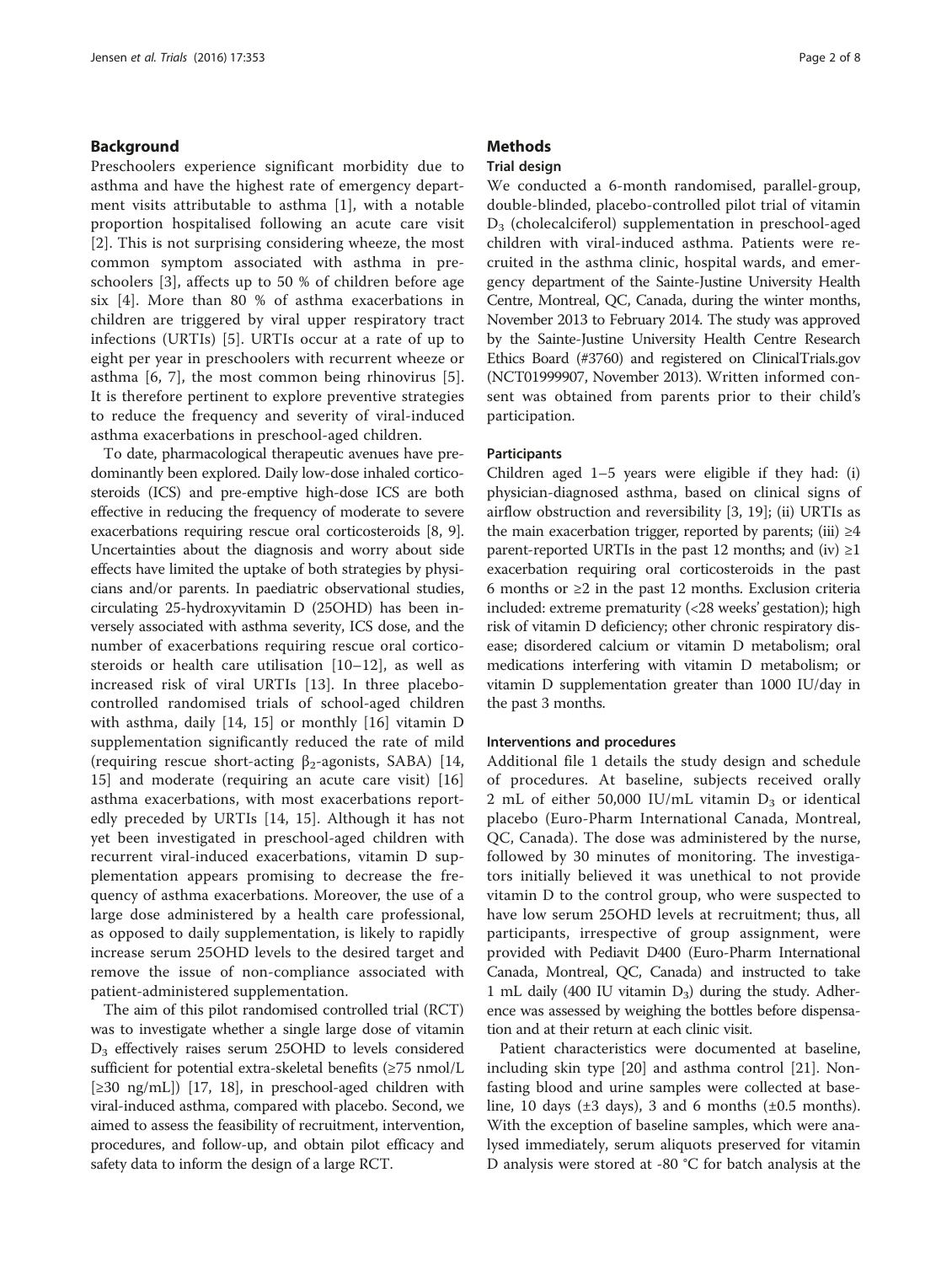end of the study to maintain blinding. Total 25OHD (comprised of  $25OHD<sub>2</sub>$ ,  $25OHD<sub>3</sub>$ ) and 3-epimer-25OHD<sub>3</sub>) was analysed via tandem mass spectrometry [[22](#page-6-0)]. Safety biomarkers were analysed immediately using standard laboratory processes.

Within 2 days of symptom onset (runny or congested nose, fever, or cough), parents collected a nasal secretion sample from the child's nostril using a flocked midturbinate swab, which was then placed in a tube containing 1 mL Universal Transport Medium (Copan Italia, Brescia, Italy). The swab was transported by courier for storage at -80 °C before polymerase chain reaction (PCR) analysis [\[23](#page-6-0)] for 26 viruses (Laval University, Quebec City, QC, Canada). Parents also completed three questionnaires: the Canadian Acute Respiratory Illness and Flu Scale (CARIFS) [\[24\]](#page-6-0); the Asthma Flare-up Diary for Young Children (ADYC) [\[25](#page-6-0)]; and the Effects of an Asthma Flare-up on the Parents (ECAP) [\[26\]](#page-6-0).

#### Randomisation and blinding

Using computer-generated randomisation with variable block sizes of 2–4, participants were randomised 1:1 to the intervention or control group. Group assignment, recorded on a sequentially numbered list, was allocated by the Sainte-Justine Hospital Research Pharmacy, which held the randomisation code. To maintain blinding, the intervention and placebo dose were identical in colour, appearance, volume, taste, and packaging. All research personnel, physicians, nurses, participants and their parents were blinded to group allocation.

#### **Outcomes**

The primary outcome was the mean group change in total serum 25OHD from baseline (Δ25OHD) to 3 months. Secondary outcomes were the group difference in the proportion of children with total 25OHD ≥75 nmol/L (30 ng/mL) at 3 months and in total 25OHD values over 6 months.

Exploratory outcomes included: (i) safety measures, namely the proportion of children with hypercalciuria (urinary calcium: creatinine ratio (Ca:Cr) >1.25 (1–2 years) and  $>1$  (2–5 years) mmol/mmol) [\[27\]](#page-6-0) at any time point, serum calcium, phosphorus, and alkaline phosphatase (ALP) [\[28](#page-6-0)]; and (ii) event rates for exacerbations requiring rescue oral corticosteroids (documented in medical and/or pharmacy records).

#### Sample size

As prior information on the standard deviation for the change in total serum 25OHD was not available, the sample size was based on the expected proportion of patients with 25OHD  $\geq$ 75 nmol/L (30 ng/mL) at 3 months, as reported in a previous study where 100 % of the intervention versus 55 % of the control subjects achieved a serum 25OHD level ≥75 nmol/L (30 ng/mL)

[[29\]](#page-6-0). Fifteen children per group were required to achieve 80 % power to detect a difference between the group proportions of 0.45, using a two-sided Mantel-Hansel test with alpha of 0.05. Allowing for a 10 % drop-out rate, we aimed to recruit 17 per group.

#### Statistical methods

The change in serum 25OHD profile over the 6-month period was assessed using a generalised linear mixed model, which included as predictors: time, group, and a time\*group interaction term. Covariates considered a priori for inclusion in the model were those with a distribution imbalance at baseline or a potential for confounding, such as baseline asthma classification (episodic versus persistent), asthma treatment, and dietary vitamin D. The mean group difference in Δ25OHD was reported with 95 % confidence interval (CI). Group rate ratios of events per child (RR) with 95 % CI were assessed using a Poisson distribution model. A two-sided  $p$  value ≤5 % was considered statistically significant. No adjustment for testing multiple outcomes was made. Analyses were conducted using SPSS® 21 (IBM SPSS Statistics, IBM Corp., Armonk, NY, USA) and SAS® 9.3 (SAS Institute, Cary, NC, USA).

#### Results

Between November 2013 and February 2014, 85 children were screened: 45 were ineligible, primarily due to an insufficient number of oral corticosteroids (55.6 %) in the preceding year. Twenty-two children were randomised to the intervention  $(N = 11)$  or control group  $(N = 11)$ (Additional file [2\)](#page-5-0). The trial was terminated before reaching the target sample size, as funding was received to commence the larger definitive trial. Retention in the intervention versus control group was 91 % vs. 100 % at 3 months, and 73 % vs. 91 % at 6 months.

Baseline characteristics were similar between the groups, with the exception of a higher prevalence of eczema, and a trend towards more persistent asthma and poorer asthma control in the control versus intervention group (Table [1](#page-3-0)). Baseline serum 25OHD was comparable between the intervention and control group (62.0 [50.0, 75.0] vs. 68.0 [50.0, 75.0] nmol/L), with the majority  $(n = 8, 72.7 \%)$  in each group displaying baseline values <75 nmol/L (30 ng/mL); none were in the potentially rachitic range  $\langle$  <25 nmol/L  $|10 \text{ ng/mL}|$ ).

Median daily dietary intake of vitamin D was markedly below the recommended 600 IU [[30\]](#page-6-0) in the intervention [356.0 (161.0, 510.0)] and control group [189.0 (166.0, 281.0)] at baseline. Dietary intake of vitamin D did not change significantly at 3 or 6 months in the intervention [274.0 (202.8, 601.5); 284.0 (157.0, 296.0)] or control group [198.0 (163.5, 283.5); 155.0 (134.0, 217.5)].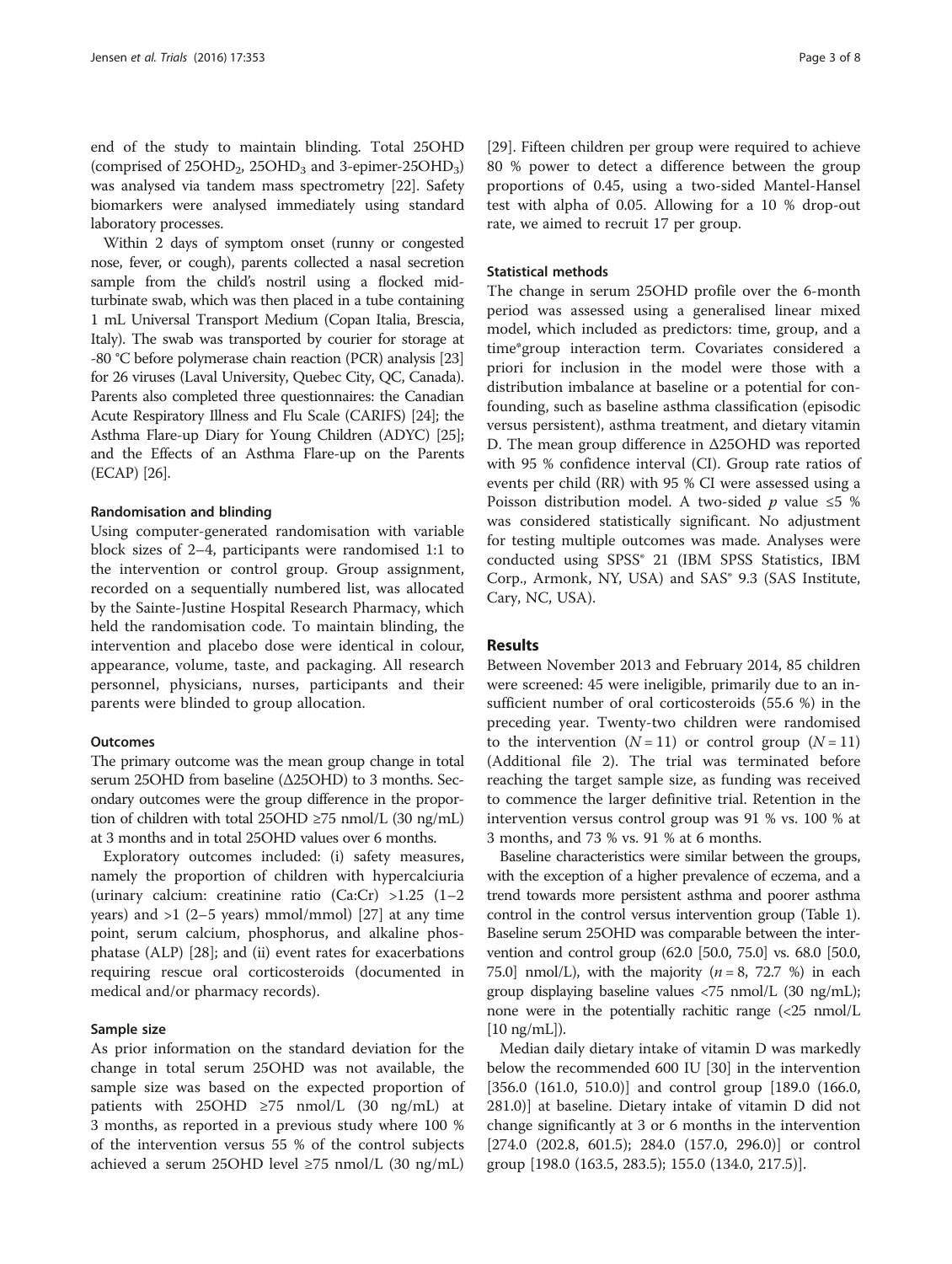<span id="page-3-0"></span>Table 1 Baseline subject characteristics

| Characteristics                                              |            | Intervention<br>$(N = 11)$ | Control<br>$(N = 11)$ |
|--------------------------------------------------------------|------------|----------------------------|-----------------------|
| Age (years)                                                  |            | 2.2(1.9, 3.5)              | 3.1(2.1, 3.9)         |
| Male gender                                                  |            | 4 (36.4 %)                 | 3(27.3%)              |
| Caucasian ethnicity <sup>®</sup>                             |            | 5(45.5%)                   | 8 (72.7 %)            |
| Asthma control (Asthma<br>Quiz for Kidz [20]), score         |            | $1.00$ (0.00, 3.00)        | 4.00 (0.00, 6.00)     |
| Asthma classification: Persistent                            |            | 5(45.5%)                   | 8 (72.7 %)            |
|                                                              | Episodic   | 6(54.5%)                   | 3(27.3%)              |
| Trigger of asthma: Multitrigger                              |            | 3(27.3%)                   | 4 (36.4 %)            |
|                                                              | Unitrigger | 8 (72.7 %)                 | 7 (63.6 %)            |
| Fczema                                                       |            | 8 (72.7 %)                 | 2(18.2%)              |
| Daycare attendance                                           |            | 9(81.8%)                   | 11 (100 %)            |
| Parent-reported URTIs in the<br>past 12 months, number       |            | $6.0$ $(5.0, 12.0)$        | 5.0 (4.0, 10.0)       |
| Oral corticosteroid courses in the<br>past 12 months, number |            | 2.0(1.0, 3.0)              | 2.0(1.0, 3.0)         |
| Influenza vaccine received                                   |            | 5(45.5%)                   | 5 (45.5 %)            |
| Preventer asthma medication:<br>Episodic ICS                 |            | 2(18.2%)                   | 2(18.2%)              |
| Daily $ICS \pm anti-leukotrienes$                            |            | 8 (72.7 %)                 | 9(81.8%)              |

Results are reported as median (25 %, 75 %) or n (%)

URTI upper respiratory tract infection, ICS, inhaled corticosteroid

 $\degree$ Other ethnicities: Maghreb (9.1 %), Mixed (9.1 %), Latino (9.1 %), Arab (9.1 %), Asian (4.5 %)

Adherence with the study bolus (100,000 IU vitamin  $D_3/$ placebo) dose was 100 %. Most participants (65–80 %) returned the vitamin D bottles for weighing; median adherence was >92 % in both groups. The group difference in Δ25OHD was not statistically significant at 3 months (7.2 nmol/L; 95 % CI: -13.7, 28.1); however, 100 % of children in the intervention group, compared to 54.5 % of the control group, had vitamin D levels  $\geq$ 75 nmol/L ( $p = 0.035$ ). There was a statistically significant change in the mean total 25OHD over the 6 months ( $p \le 0.001$ ), with a significant group, time, and group\*time interaction effect (Additional file [3](#page-5-0)). Skin colour ( $p = 0.041$ ) and the interaction between visit and asthma classification ( $p = 0.007$ ) were significant variables in the model; conversely, parent-reported median daily sun exposure or season of measurement, which did not differ between groups, were not significant covariates. At 10 days, the within-group Δ25OHD was statistically significant for the intervention, but not the control group [132.5 (95 % CI: 100.4, 164.7) vs. 22.2 (-10.5, 55.0) nmol/L], with a significant between-group difference [110.3 (64.0, 156.6) nmol/L]. The within-group Δ25OHD was statistically significant at both 3 and 6 months in the intervention  $[27.1 \ (12.7, 41.4); 34.4 \ (21.7, 47.0) \ nmol/L]$  and control groups [19.8 (5.2, 34.5); 22.2 (10.5, 34.0) nmol/L]; but there were no between-group differences. The unadjusted values for serum 25OHD are presented in Additional file [4.](#page-5-0)

Two patients in the intervention group had an elevated total 25OHD (>225 nmol/L [90 ng/mL]) at 10 days (236 and 358 nmol/L); in both cases, the urinary Ca:Cr was normal. One child in the intervention group had hypercalciuria at 10 days, and one child in the control group had hypercalciuria at baseline and 10 days; none were associated with an elevated 25OHD value (196, 67 and 83 nmol/L, respectively) or hypercalcemia. There were several minor fluctuations in serum calcium, phosphorus and ALP, in both groups over the 6 months (Additional file [5\)](#page-5-0); none were of clinical significance. No serious clinical or laboratory adverse health events occurred.

The rate of URTIs per patient month of follow-up did not differ between the intervention and control group [0.53 vs. 0.67; RR 0.74 (95 % CI: 0.46, 1.17)]; with 70.8 % (intervention) and 76.0 % (control) confirmed positive for at least one virus. The rate of acute-care visits [0.64 vs. 0.73; RR 0.88 (95 % CI: 0.32, 2.41)] and oral corticosteroids [0.82 vs. 1.18; RR 0.68 (95 %CI: 0.30, 1.62)] per child was not significantly different between the intervention and control group; one hospital admission occurred in the control group only.

#### **Discussion**

This pilot RCT demonstrated the feasibility of an oral dose of 100,000 IU vitamin  $D_3$  to achieve vitamin D sufficiency at 3 months in all intervention patients, compared to about half of those allocated placebo. This observation did not translate into a statistically significant group difference in the change in total serum 25OHD from baseline to 3 months, although significantly more intervention children achieved vitamin D sufficiency at 3 months. Bone metabolism biomarkers provide preliminary data on the safety of the intervention, while the observed group rate of exacerbations requiring oral corticosteroids informs power calculations for the full-scale trial.

With approximately three-quarters of participants vitamin D-insufficient at baseline, 100,000 IU of vitamin  $D_3$ was effective in rapidly raising total serum 25OHD by 10 days and maintaining vitamin D sufficiency at 3 months in 100 % of the intervention group, compared to barely half of those assigned to the placebo. This rapid rise in serum 25OHD has previously been demonstrated in one infant [\[31\]](#page-6-0) and one adolescent trial [\[32\]](#page-6-0), 15 days following 100,000 and 200,000 IU, respectively, of oral vitamin  $D_3$ . Concordant with a prior trial reporting 55 % of those receiving 400 IU daily vitamin  $D_3$  achieved 25OHD levels ≥75 nmol/L (30 ng/mL) at 3 months [\[29\]](#page-6-0), our data suggest that, while daily 400 IU in addition to current dietary intake (approximately 200 IU) prevents the expected serum 25OHD decline in the fall and winter (with significant within-group increases at 3 and 6 months in the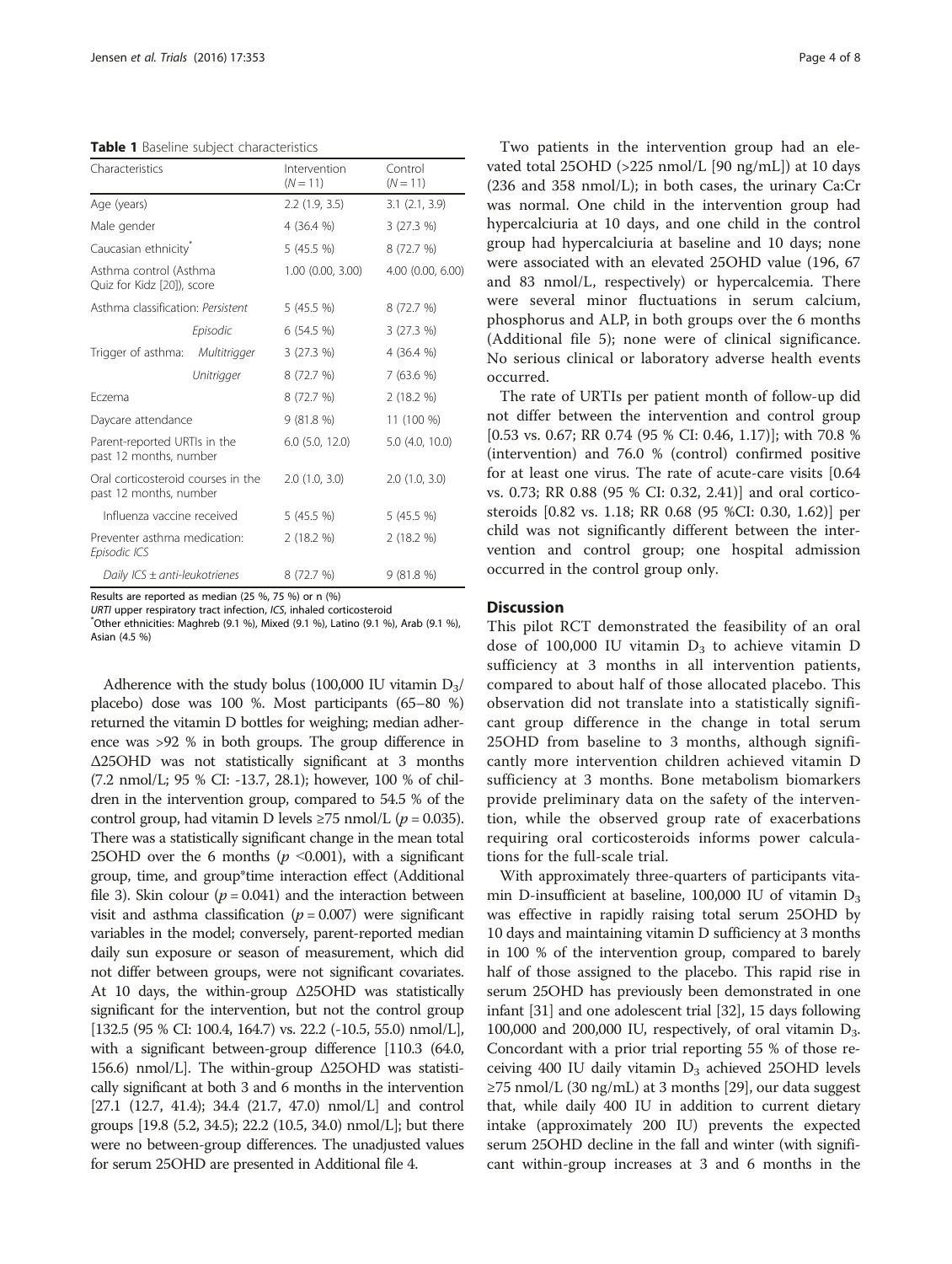control group), it is insufficient to achieve vitamin D levels  $\geq$ 75 nmol/L (30 ng/mL) in control patients. Yet, our main endpoint, group difference in the change in total 25OHD from baseline to 3 months, was not statistically significant. This non-separation of the groups was likely due to one, or a combination, of three main factors: (i) daily vitamin  $D_3$  supplementation in the control group; (ii) increased opportunity for ultraviolet B exposure [\[17\]](#page-6-0), as more than half of the 3-month visits occurred in the spring; and (iii) our small sample size. In future trials, we would recommend the dose of 100,000 IU vitamin  $D_3$  be administered in early fall or winter, to pre-empt the expected seasonal decline in 25OHD and minimise the influence of sun exposure in spring and summer [[17](#page-6-0)], and removal of daily vitamin  $D_3$  supplementation in the control group.

Although not powered to firmly conclude, our results contribute data supporting the safety of a dose of 100,000 IU vitamin  $D_3$  in preschool-aged children with asthma; there were no cases of potentially toxic 25OHD levels [\[18](#page-6-0)] or clinically significant changes in bone metabolism biomarkers. Of the five paediatric trials testing repeated oral doses of 100,000 IU vitamin D [[31](#page-6-0), [33](#page-6-0)–[36](#page-7-0)], all but one measured circulating 25OHD [\[36](#page-7-0)]; just one trial reported two cases  $(0.3 \%)$  of 25OHD >375 nmol/L (150 ng/mL) in a population of malnourished infants [[36\]](#page-7-0), but did not measure serum or urine bone metabolism biomarkers [[35, 36](#page-7-0)], such that the clinical significance of the findings is unclear. Hence, only three of the five aforementioned trials provided additional safety data for a total of 15 infants [[31](#page-6-0)] and 47 school-aged children and adolescents [\[33](#page-6-0), [34](#page-6-0)]. Of these, one found ALP significantly decreased 9 months after study initiation in infants [[31](#page-6-0)], and another reported one transient hypercalciuria event in the placebo group [\[34\]](#page-6-0); neither were clinically important alterations. Likewise, the few hypercalciuria events, documented in one subject of each group in our study, were transient. Occasional minor deviations from normal laboratory values were likely due to the non-fasting status of our patients, in contrast to a trial where subjects fasted [[37](#page-7-0)]. While the administration of two spaced doses of 80,000–100,000 IU vitamin D every winter is recommended for all preschool-aged children in France [\[38\]](#page-7-0), the evidence supporting the safety profile of this approach is weak and thus requires confirmatory data to be adopted in practice in North America. In future trials, we recommend the documentation of circulating 25OHD and bone metabolism biomarkers, including fasting urinary calcium:creatinine, in all subjects, with greater power to contribute data regarding the safety of a high-dose vitamin  $D_3$  oral bolus.

Our trial also aimed to provide health event rates to inform sample size calculations for the subsequent large-scale trial. The observed trend towards a 32 % reduction in the rate of exacerbations requiring oral corticosteroids with high-dose vitamin  $D_3$  is promising, but is not statistically significant. In three placebocontrolled RCTs of school-aged children with asthma, vitamin D supplementation has significantly reduced the rate of mild (requiring only rescue β<sub>2</sub>-agonists) to moderate (requiring emergency visits) asthma exacerbations by 64 % (RR: 0.36) with 500 IU/ day for 6 months [[14](#page-6-0)], by 83 % (RR: 0.17) with 1200 IU/ day for 4 months [[15](#page-6-0)], and by 53 % (RR: 0.47) with 60,000 IU monthly for 6 months [\[16\]](#page-6-0). Although the optimal delay between doses remains to be confirmed, repeat dosing in the context of a longer intervention period may be needed to increase the duration of vitamin D sufficiency, and thus maximise the likelihood of vitamin D supplementation benefit. Vitamin D may reduce asthma exacerbations via improving resistance to viral infections [\[39\]](#page-7-0) (a main trigger of asthma exacerbations) [[5](#page-6-0)], modulating the inflammatory response [[40](#page-7-0)], either directly or indirectly by improving response to corticosteroid maintenance medications, or relaxation of bronchial smooth muscle [[41\]](#page-7-0). The observed trend towards fewer exacerbations warrants further investigation in trials adequately powered to detect a statistically significant group difference in this important health outcome for children with asthma.

This study has several notable aspects, namely, dose administration by research personnel in the routine clinical setting, which achieved 100 % compliance and avoided the potential non-compliance associated with self-administered daily supplementation [[15, 29\]](#page-6-0). Importantly, there was no clinically important change in dietary vitamin D intake over the 6-month period, indicating no evidence of Hawthorne bias; that is, participation in the study did not lead to higher dietary intake of vitamin D in either group. In addition, we used the gold-standard method, tandem mass spectrophotometry, to quantify serum vitamin  $D_3$ , including epimer-D<sub>3</sub>. The documentation of several bone metabolism biomarkers offers preliminary data towards the safety of this supplementation dose.

We acknowledge several limitations to this trial, namely, being underpowered for our specified primary outcome, which possibly impaired our ability to firmly conclude on our main outcome. However, we detected a statistically significant difference in the proportion of children with vitamin D sufficiency, our secondary outcome, from which our sample size was calculated. It is also possible that the period during which children maintained vitamin D sufficiency was not sufficient to allow the proposed effects of vitamin D to be observed; thus, a longer intervention, with repeat dosing, may be warranted. As the administration of daily 400 IU in both groups probably prevented group separation, future studies could consider removal of daily supplementation in the control group alone to maximise group separation. Indeed, a recent review suggests that daily vitamin D supplementation may be more effective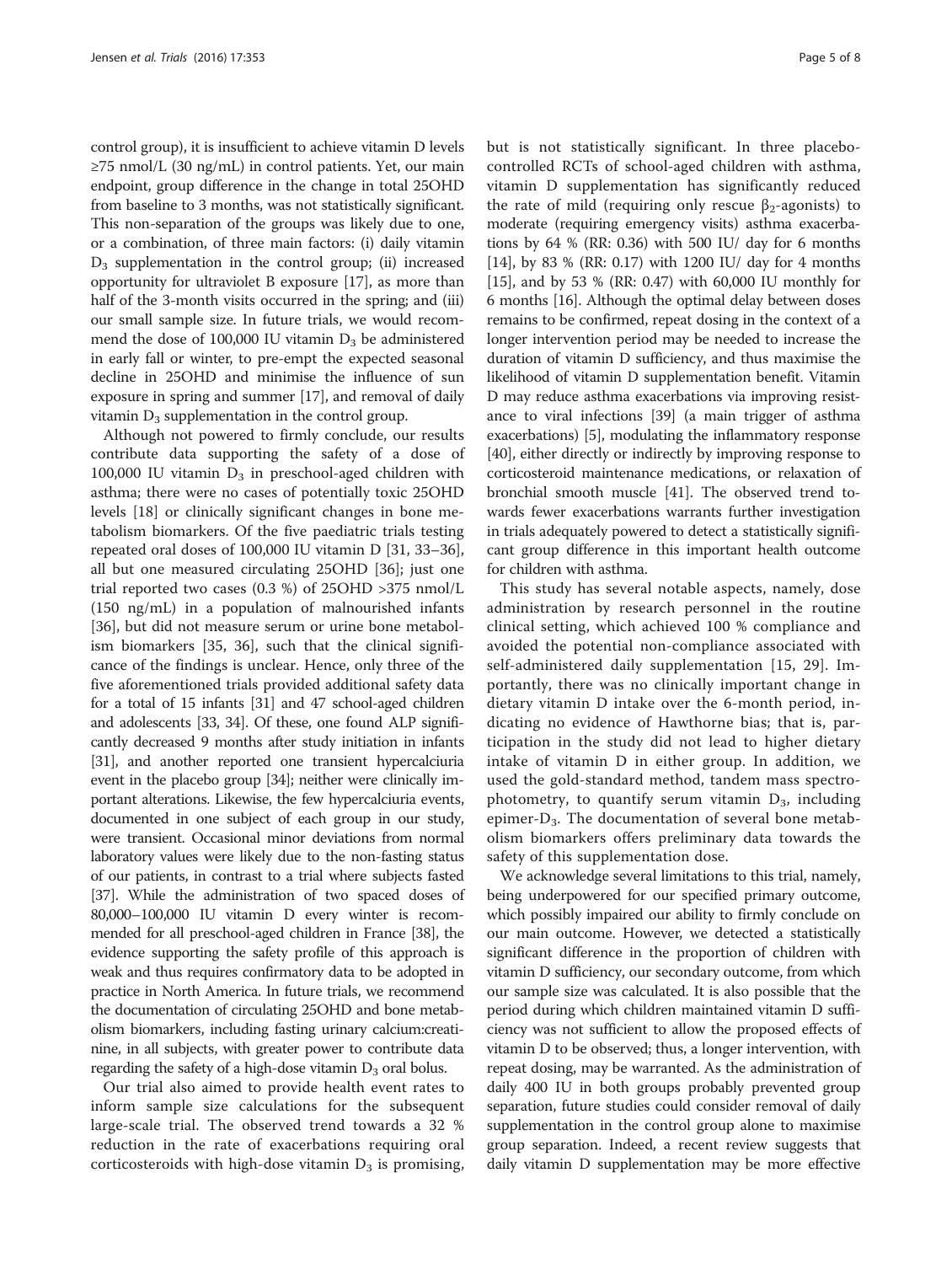<span id="page-5-0"></span>than bolus dosing in reducing respiratory tract infections [[42](#page-7-0)], and the potential for adverse effects of rapid shifts in local tissue 1,25OHD levels induced by bolus dosing has been proposed [\[43](#page-7-0)]. This has led to some suggestion that more regular supplementation of vitamin D could be a preferred regimen, e.g. daily or weekly, with or without bolus dosing, to more smoothly elevate and maintain serum 25OHD; however, one must consider in their design the time it would take to reach the target level of 75 nmol/L (intervention would need to be started months prior to the desired period for anticipated effect) and the compliance issues with placing the burden of supplementation on the parent/carer. Regardless of treatment regimen, the evidence to date suggests that vitamin D supplementation may be more effective in improving asthma outcomes in the paediatric population as opposed to adults [\[44](#page-7-0)], and ours is the first trial to examine the use of a bolus vitamin D dose in children with asthma. In terms of compliance and rapidly attaining a serum 25OHD level >75 nmol/L, the bolus dose appears ideal.

Our group included both children with persistent and episodic asthma. One may hypothesise that the response to vitamin D potentially differs between these groups. However, even amongst asthma specialists, there is notable intra-patient and between-physician variability in classification [\[45](#page-7-0), [46\]](#page-7-0), due to third-party reporting of symptoms and the inability to obtain standard lung function tests in preschoolers; thus, we acknowledge that the accuracy of this classification is debatable. We also acknowledge that some would hesitate to definitively diagnose asthma in children <2 years of age, instead classing this group as 'early wheezers'; however, we applied the Canadian guidelines for asthma diagnosis in preschoolers (i.e. observed obstruction and reversibility) for inclusion in the study [\[19\]](#page-6-0). Although our small sample size did not allow stratification of analyses to examine whether vitamin D response differed by age group or asthma classification, this is an interesting consideration for future trials.

# Conclusions

This pilot study confirmed the feasibility and effectiveness of the intervention to rapidly raise total serum 25OHD and correct vitamin D insufficiency; however, our study was underpowered to detect a significant group difference in Δ25OHD at 3 months. With no cases of a toxic serum 25OHD value or clinically important alteration in key biomarkers, our data inform, but do not prove, the safety of the intervention. Our results provide promising data with a non-significant trend towards a reduction in the rate of rescue oral corticosteroids in the intervention group, which underlines the need for a large-scale trial. The ideal design to test the efficacy of high-dose vitamin

 $D_3$  should include the administration of the dose early in the fall or winter, without concurrent daily vitamin D supplementation.

## Additional files

[Additional file 1:](dx.doi.org/10.1186/s13063-016-1483-1) Study design and procedures. <sup>\*</sup>Asthma Quiz for Kidz [[20](#page-6-0)], a 6-item questionnaire, where a score of two or more indicates poor asthma control. <sup>‡</sup>A 3-item questionnaire, developed ad hoc. <sup>∫</sup>A visual paediatric tool, developed ad hoc, adapted from the validated adult Fitzpatrick scale [\[19](#page-6-0)]. <sup>*F*</sup>rood checklists developed by dietitian (MEJ). <sup>¶</sup>Acthma Elare up Dian*t* for Young Children [24]: Capadian Acuto. Asthma Flare-up Diary for Young Children [[24\]](#page-6-0); Canadian Acute Respiratory Infection and Flu Scale [[23](#page-6-0)]; and Effect of a Young Child's Asthma Flare-up on the Parent questionnaires [\[25](#page-6-0)]. <sup>II</sup>URTI, upper respiratory tract infection. \*\*ALP, alkaline phosphatase. (PDF 73 kb)

[Additional file 2:](dx.doi.org/10.1186/s13063-016-1483-1) Patient selection and retention. The number of children included at screening, randomisation, follow-up and analysis are presented for the 6-month study. \* Children had less than one rescue oral corticosteroid course in the past 6 months, or less than two in the previous 12 months. <sup>†</sup>Children had less than four parent-reported upper respiratory tract infections (URTIs) in the past 12 months. <sup>‡</sup>Lost to follow-up before 3-month visit. <sup>∫</sup>Withdrew before 6-month visit ( $n = 1$  relocation;  $n = 2$ protocol burden). (TIF 61 kb)

[Additional file 3:](dx.doi.org/10.1186/s13063-016-1483-1) Serum 25-hydroxy vitamin D levels over 6 months. The estimated marginal means for total serum 25-hydroxy vitamin D (25OHD) are presented, by group, over the 6-month study period. Error bars represent the 95 % confidence interval around the mean. The dotted line at 75 nmol/L (30 ng/mL) on the y-axis indicates the cut point between proposed vitamin D sufficiency and insufficiency. (TIF 189 kb)

[Additional file 4:](dx.doi.org/10.1186/s13063-016-1483-1) Unadjusted serum 25-hydroxy vitamin D values over 6 months. The unadjusted values for total serum 25-hydroxy vitamin D (25OHD) are presented, by group, over the 6-month study period. Individual data points are represented, with the mean indicated by the straight line. The dotted line at 75 nmol/ L (30 ng/mL) on the y-axis indicates the cut point between proposed vitamin D sufficiency and insufficiency. (TIF 259 kb)

[Additional file 5:](dx.doi.org/10.1186/s13063-016-1483-1) Safety biomarkers over 6 months. The non-fasting values for: (A) urinary calcium: creatinine, (B) serum calcium, (C) serum alkaline phosphatase, and (D) serum phosphorous, are presented as box-and-whiskers (Tukey) plots, by group, over the 6-month study period. Outliers are represented by ' \* '. Reference laboratory values for given age groups are presented by the dotted and dashed lines in each graph: [[25\]](#page-6-0) A Dotted line represents upper limit (1.25) for ages 1–2 years, and dashed line represents upper limit (1.00) for ages 2–5 years. B Dashed lines represent upper (2.62) and lower (2.3) limit for ages 0–18 years. C Dashed lines represent upper (369) and lower (156) limit for ages 1–9 years. D Dotted line represents upper (1.47) and lower limit (1.03) for ages 5–12 years, and dashed line represents upper (1.7) and lower (1.08) limit for ages 1–4 years. (TIF 584 kb)

#### Abbreviations

25OHD, 25-hydroxyvitamin D; ADYC, Asthma Flare-up Diary for Young Children; ALP, alkaline phosphatase; Ca:Cr, calcium: creatinine ratio; CARIFS, Canadian Acute Respiratory Illness and Flu Scale; CI, confidence interval; ECAP, Effects of an Asthma Flare-up on the Parents; ICS, inhaled corticosteroids; PCR, polymerase chain reaction; RCT, randomised controlled trial; RR, rate ratio; SABA, short-acting β<sub>2</sub>-agonists; URTI, upper respiratory tract infection

#### Acknowledgments

MEJ is supported by a Canadian Institute of Health Research/Canadian Lung Association/ GlaxoSmithKline Post-doctoral Fellowship (XCL-120981). The funding for the trial was provided by a Thrasher Research Fund Early Career Award (MEJ) (12140). The Sainte-Justine Research Centre is supported by Fond de recherche Santé Québec. We acknowledge the support given by Euro-Pharm International Canada for developing and donating the active and placebo bolus and the Pediavit D400 daily vitamin  $D_3$  supplementation, and Copan Italia for donating the flocked pediatric nasal swabs and UTM tubes. We sincerely thank Alexandrine Lamontagne, Bhupendra Chauhan,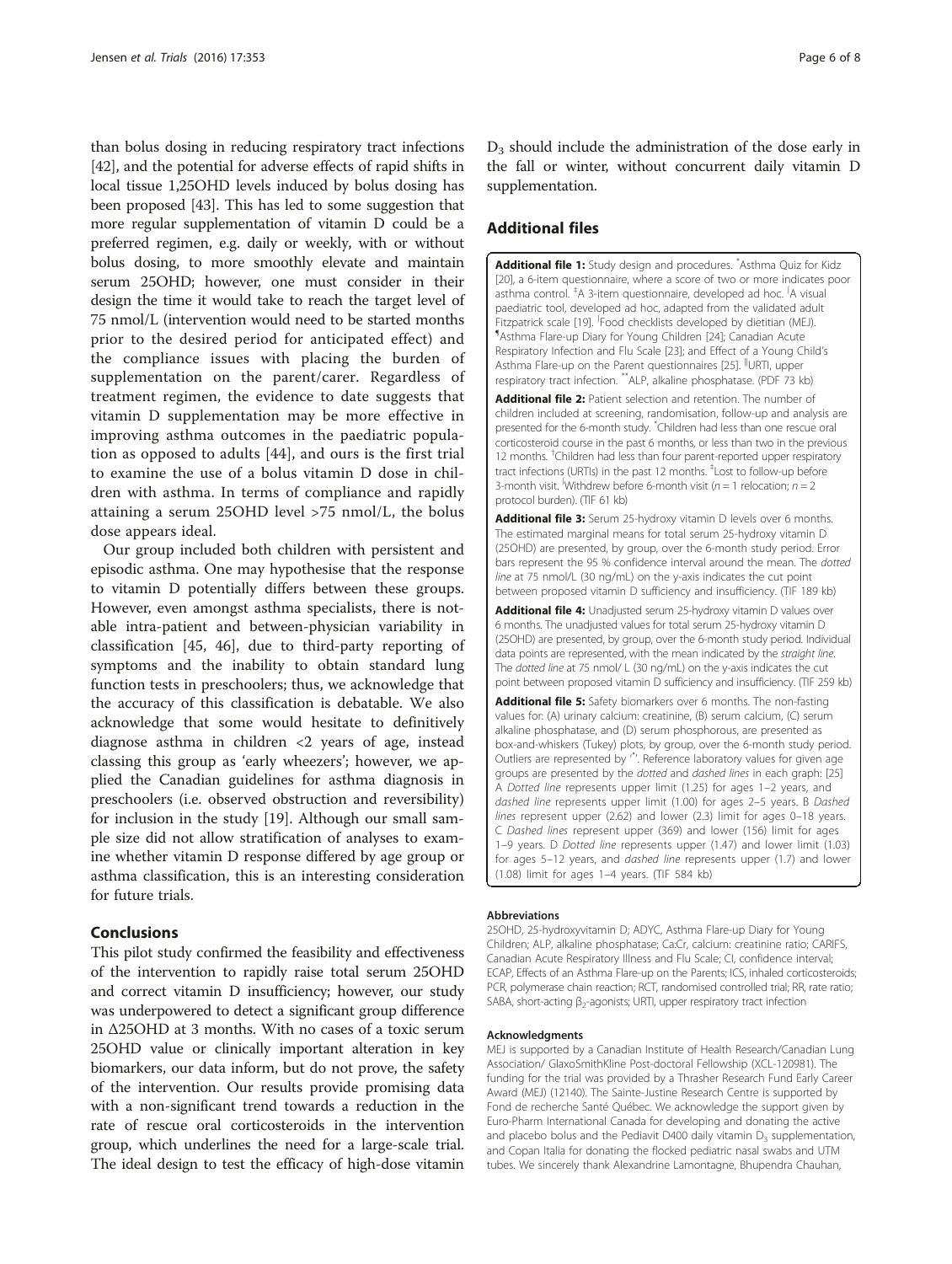<span id="page-6-0"></span>Annie Theoret, Katia Lassard, and Maelle Berodes for their contribution to recruitment, coordination and overall support of the project; the research nurses, Lise-Angela Ouellet, Nadia Ducharme, and Christine Massicotte, and their manager Nathalie Bureau; and Eve Desplats for statistical support and analysis of some outcomes. We thank the staff and physicians of the asthma and respiratory clinics, emergency department, and hospital wards for their collaboration; and sincerely thank the parents and children for their participation and feedback on the study.

#### Authors' contributions

MJ and FD were responsible for overseeing the project, were involved in study design and conductance, and drafting and finalisation of the manuscript. GM was involved in study design and provided laboratory support. NA was responsible for reviewing safety aspects of the study. ER assisted with aspects related to vitamin D. AK assisted with result interpretation. JW provided intellectual input to the design and interpretation of the results. All authors read and approved the final manuscript.

#### Competing interests

The author(s) declare that they have no competing interests.

#### Author details

<sup>1</sup>Clinical Research and Knowledge Transfer Unit on Childhood Asthma, Research Centre, Sainte-Justine University Health Centre, Montreal, Quebec, Canada. <sup>2</sup>Department of Nutrition, University of Montreal, Montreal, QC, Canada. <sup>3</sup>Department of Pediatrics, University of Montreal, Montreal, QC, Canada. <sup>4</sup>Department of Physiology and Medicine, McGill University, Montreal, QC, Canada. <sup>5</sup>Euro-Pharm International Canada, Montreal, QC, Canada. <sup>6</sup>Departments of Pediatrics and of Social and Preventive Medicine and Clinical Research and Knowledge Transfer Unit on Childhood Asthma, Research Centre, Sainte-Justine University Health Centre, Université de Montréal, Montreal, QC, Canada.

#### Received: 9 November 2015 Accepted: 21 June 2016 Published online: 26 July 2016

#### References

- 1. Rosychuk RJ, Voaklander DC, Klassen TP, Senthilselvan A, Marrie TJ, Rowe BH. Asthma presentations by children to emergency departments in a Canadian province: a population-based study. Pediatr Pulmonol. 2010;45:985–92.
- 2. Lougheed MD, Garvey N, Chapman KR, Cicutto L, Dales R, Day AG, et al. The Ontario Asthma Regional Variation Study: emergency department visit rates and the relation to hospitalization rates. Chest. 2006;129:909–17.
- 3. Global Initiative for Asthma (GINA). Global strategy for asthma management and prevention. 2014. [http://www.ginasthma.org/.](http://www.ginasthma.org/) Accessed 20 Dec 2014.
- 4. Martinez FD, Wright AL, Taussig LM, Holberg CJ, Halonen M, Morgan WJ. Asthma and wheezing in the first six years of life. The Group Health Medical Associates. N Engl J Med. 1995;332:133–8.
- 5. Xepapadaki P, Papadopoulos NG. Childhood asthma and infection: virus-induced exacerbations as determinants and modifiers. Eur Respir J. 2010;36:438–45.
- 6. Bacharier LB, Phillips BR, Zeiger RS, Szefler SJ, Martinez FD, Lemanske Jr RF, et al. Episodic use of an inhaled corticosteroid or leukotriene receptor antagonist in preschool children with moderate-to-severe intermittent wheezing. J Allergy Clin Immunol. 2008;122:1127–35.
- 7. Ducharme FM, Lemire C, Noya FJ, Davis GM, Alos N, Leblond H, et al. Preemptive use of high-dose fluticasone for virus-induced wheezing in young children. N Engl J Med. 2009;360:339–53.
- Castro-Rodriguez JA, Rodrigo GJ. Efficacy of inhaled corticosteroids in infants and preschoolers with recurrent wheezing and asthma: a systematic review with meta-analysis. Pediatrics. 2009;123:e519–25.
- 9. Ducharme FM, Tse SM, Chauhan B. Diagnosis, management, and prognosis of preschool wheeze. Lancet. 2014;383:1593–604.
- 10. Gupta A, Sjoukes A, Richards D, Banya W, Hawrylowicz C, Bush A, et al. Relationship between serum vitamin D, disease severity and airway remodeling in children with asthma. Am J Respir Crit Care Med. 2011; 184:1342–9.
- 11. Brehm JM, Schuemann B, Fuhlbrigge AL, Hollis BW, Strunk RC, Zeiger RS, et al. Serum vitamin D levels and severe asthma exacerbations in the

Childhood Asthma Management Program study. J Allergy Clin Immunol. 2010;126:52–8.

- 12. Searing DA, Zhang Y, Murphy JR, Hauk PJ, Goleva E, Leung DYM. Decreased serum vitamin D levels in children with asthma are associated with increased corticosteroid use. J Allergy Clin Immunol. 2010;125:995–1000.
- 13. Science M, Maguire JL, Russell ML, Smieja M, Walter SD, Loeb M. Low serum 25-hydroxyvitamin D level and risk of upper respiratory tract infection in children and adolescents. Clin Infect Dis. 2013;57:392–7.
- 14. Majak P, Olszoweic-Chlebna M, Smejda K, Stelmach I. Vitamin D supplementation in children may prevent asthma exacerbation triggered by acute respiratory infection. J Allergy Clin Immunol. 2011;127:1294–6.
- 15. Urashima M, Segawa T, Okazaki M, Kurihara M, Wada Y, Ida H. Randomized trial of vitamin D supplementation to prevent seasonal influenza A in schoolchildren. Am J Clin Nutr. 2010;91:1255–60.
- 16. Yadav M, Mittal K. Effect of vitamin D supplementation on moderate to severe bronchial asthma. Indian J Pediatr. 2014;81:650–4.
- 17. Holick MF. Vitamin D: a D-Lightful health perspective. Nutr Rev. 2008;66: S182–94.
- 18. Godel JC, Canadian Paediatric Society, First Nations, Inuit and Metis Health Committee. Vitamin D supplementation: recommendations for Canadian mothers and infants. Paediatr Child Health. 2007;12:583–9.
- 19. Ducharme FM, Dell S, Radhakrishnan D, Grad R, Watson WM, Yang CM, et al. Diagnosis and management of asthma in preschoolers: a Canadian Thoracic Society and Canadian Pediatric Society position paper. Can Respir J. 2015;22:135–43.
- 20. Fitzpatrick TB. The validity and practicality of sun-reactive skin types I through VI. Arch Dermat. 1988;124:869–71.
- 21. Ducharme FM, Davis GM, Noya F, Rich H, Ernst P. The Asthma Quiz for Kidz: a validated tool to appreciate the level of asthma control in children. Can Respir J. 2004;11:541–6.
- 22. van den Ouweland JM, Vogeser M, Bacher S. Vitamin D and metabolites measurement by tandem mass spectrometry. Rev Endocr Metab Disord. 2013;14:159–84.
- 23. Raymond F, Carbonneau J, Boucher N, Robitaille L, Boisvert S, Wu WK, et al. Comparison of automated microarray detection with real-time PCR assays for detection of respiratory viruses in specimens obtained from children. J Clin Microbiol. 2009;47:743–50.
- 24. Jacobs B. The Canadian Acute Respiratory Illness and Flu Scale (CARIFS): the design and assessment of a paediatric disease severity measure. (Thesis) Toronto: Toronto: University of Toronto; 1999.
- 25. Ducharme FM, Jensen ME, Mendelson M, Parkin P, Desplats E, Zhang X, et al. Asthma Flare-up Diary for Young Children (ADYC) to monitor severity of exacerbations. J Allergy Clin Immunol. 2016;137:744–9.
- 26. Jensen ME, Mendelson MJ, Desplats E, Zhang X, Platt R, Ducharme FM. Caregiver's functional status during a young child's asthma exacerbation: a validated instrument. J Allergy Clin Immunol. 2016;137:782–8.
- 27. Metz MP. Determining urinary calcium/creatinine cut-offs for the paediatric population using published data. Ann Clinic Biochem. 2006;43:398–401.
- 28. Colantonio DA, Kyriakopoulou L, Chan MK, Daly CH, Brinc D, Venner AA, et al. Closing the gaps in pediatric laboratory reference intervals: a caliper database of 40 biochemical markers in a healthy and multiethnic population of children. Clin Chem. 2012;58:854–68.
- 29. Gallo S, Comeau K, Vanstone C, Agellon S, Sharma A, Jones G, et al. Effect of different dosages of oral vitamin D supplementation on vitamin D status in healthy, breastfed infants: a randomized trial. JAMA. 2013;309:1785–92.
- 30. IOM (Institute of Medicine). Dietary reference intakes for calcium and vitamin D. Washington DC: The National Academies Press; 2011.
- 31. Zeghoud F, Ben-Mekhbi H, Djeghri N, Garabédian M. Vitamin D prophylaxis during infancy: comparison of the long-term effects of three intermittent doses (15, 5, or 2.5 mg) on 25-hydroxyvitamin D concentrations. Am J Clin Nutr. 1994;60:393–6.
- 32. Mallet E, Philippe F, Castanet M, Basuyau JP. Administration of a single winter oral dose of 200,000 IU of vitamin D3 in adolescents in Normandy: evaluation of the safety and vitamin D status obtained. Arch Pediatr. 2010;17:1042–6.
- 33. Oliveri B, Cassinelli H, Mautalen C, Ayala M. Vitamin D prophylaxis in children with a single dose of 150000 IU of vitamin D. Eur J Clin Nutr. 1996; 50:807–10.
- 34. Arpadi SM, McMahon D, Abrams EJ, Bamji M, Purswani M, Engelson ES, et al. Effect of bimonthly supplementation with oral cholecalciferol on serum 25-hydroxyvitamin D concentrations in HIV-infected children and adolescents. Pediatrics. 2009;123:e121–6.